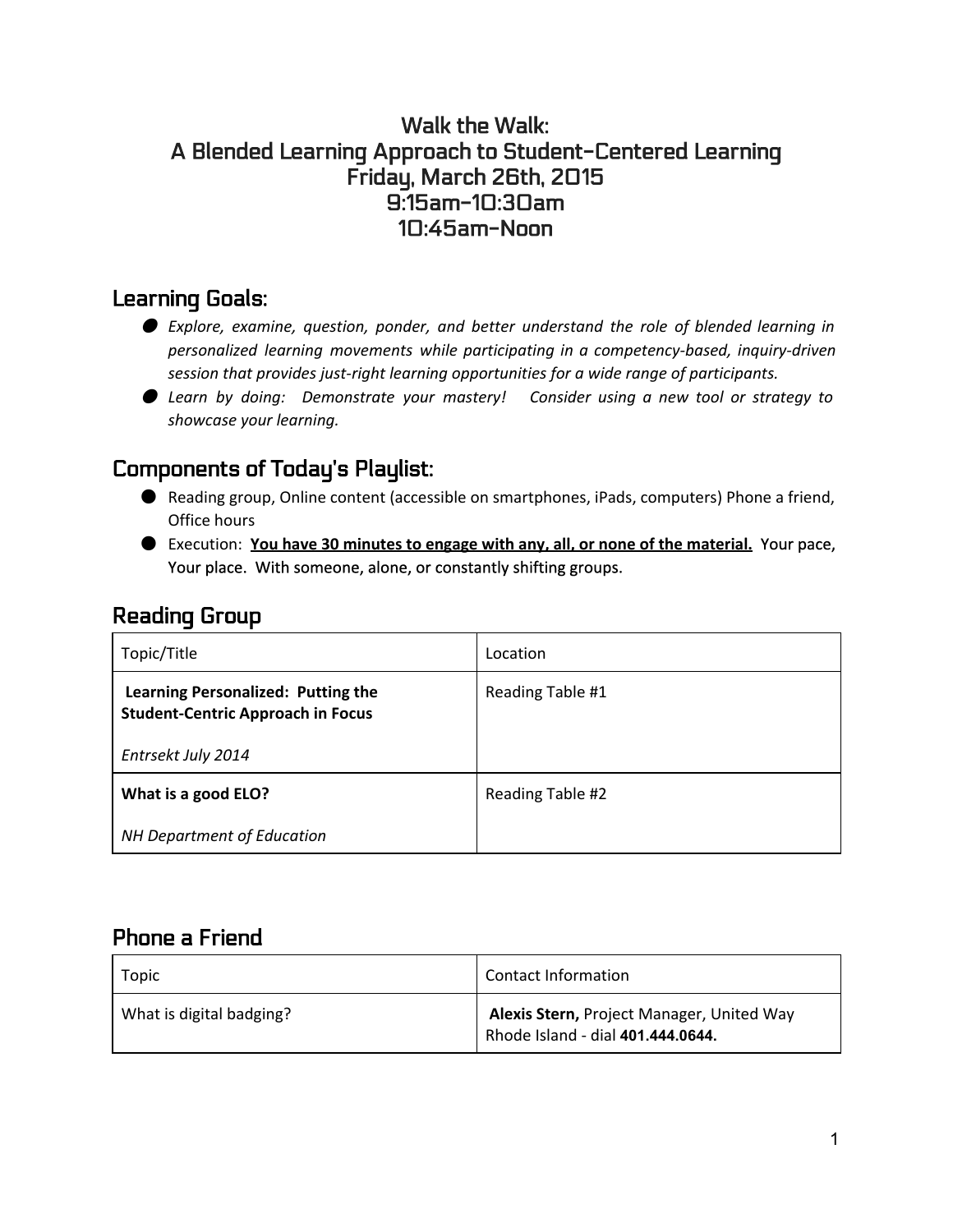# Web Supports

| <b>Topic</b>                                                                                                                                                                                                           | Link                                                                                                   |
|------------------------------------------------------------------------------------------------------------------------------------------------------------------------------------------------------------------------|--------------------------------------------------------------------------------------------------------|
| Video: Intro to Personalized Learning-<br>Edusketch                                                                                                                                                                    | https://www.youtube.com/watch?v=YKRV2IXx3<br>dl                                                        |
| <b>Video: Expanded Learning Opportunities-</b><br>(A pump-you-up video!)                                                                                                                                               | https://www.youtube.com/watch?v=Hr25oPyO<br><b>USI</b>                                                 |
| Screencast: Intro to Blended Learning from<br>Highlander Institute                                                                                                                                                     | https://www.youtube.com/watch?v=YFJIHCX06f<br>$\Omega$                                                 |
| Video: Intro to Blended Learning from TLA                                                                                                                                                                              | http://player.vimeo.com/video/78871778                                                                 |
| <b>Case Studies: NGLC Breakthrough School</b><br><b>Models</b><br>A mix of narrative, graphic images, and<br>at-a-glance numbers that give educators a<br>glimpse into what a breakthrough school<br>model looks like. | <b>Case Studies</b><br>http://net.educause.edu/ir/library/pdf/NG12<br>32.pdf                           |
| Article: What makes a question "essential"?                                                                                                                                                                            | http://www.ascd.org/publications/books/10<br>9004/chapters/What-Makes-a-Question-Esse<br>ntial%A2.aspx |
| <b>Web Resources: Developing</b><br>driving/essential questions<br>(and much much more from the Buck<br>Institute for Education)                                                                                       | http://bie.org/resources                                                                               |
| <b>Report: What is a good ELO?</b><br><b>NH Department of Education</b>                                                                                                                                                | http://education.nh.gov/innovations/elo/docum<br>ents/ResearchReflectionProductandPresentatio<br>n.pdf |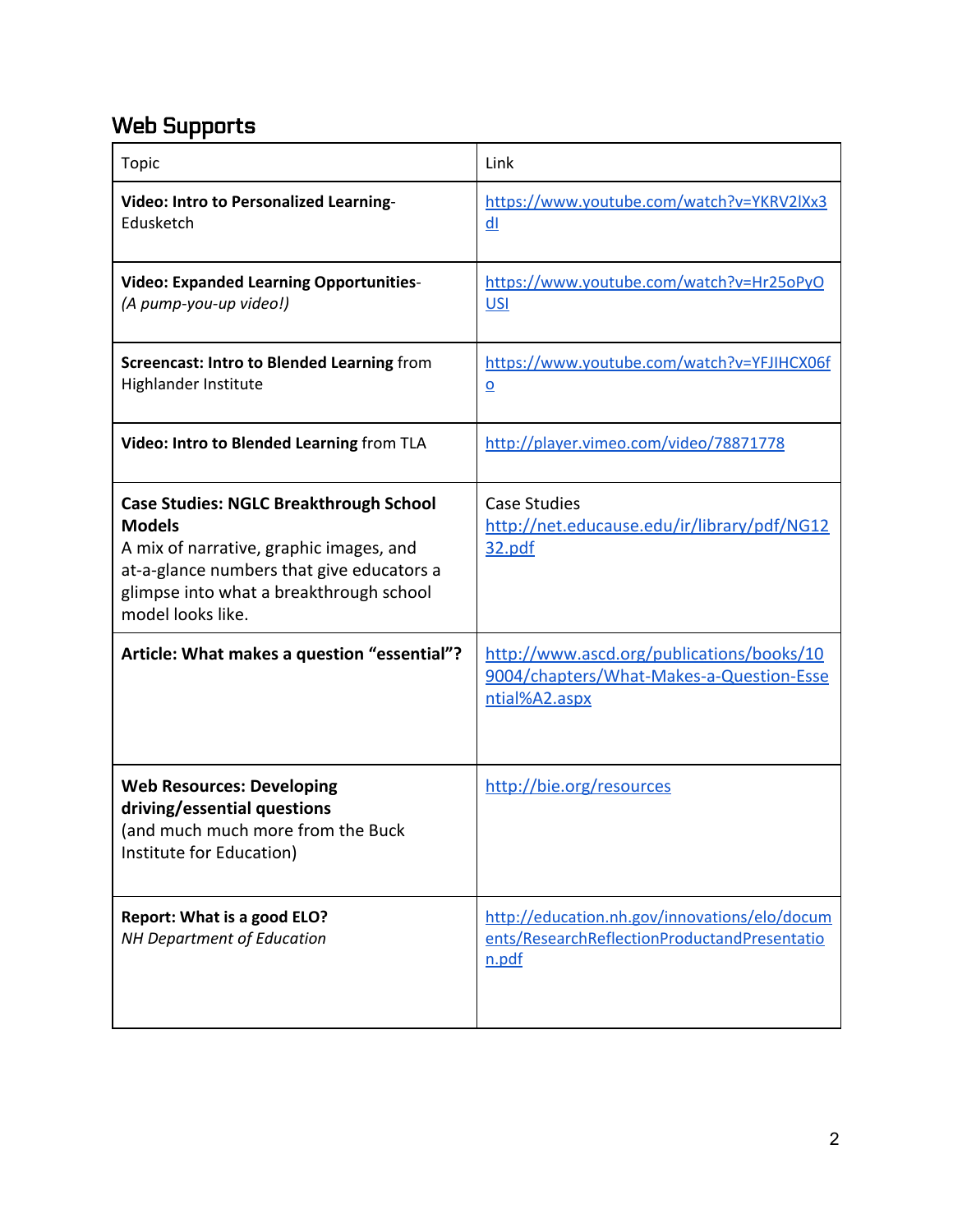| <b>Website: New Hampshire's ELO Program</b>                                                                                                                                                  | http://beyondclassroom.org/                                                                                                                                                                   |  |
|----------------------------------------------------------------------------------------------------------------------------------------------------------------------------------------------|-----------------------------------------------------------------------------------------------------------------------------------------------------------------------------------------------|--|
|                                                                                                                                                                                              |                                                                                                                                                                                               |  |
| <b>Case Study: New Hampshire Extended</b><br>Learning Opportunities, Final Report on<br>Evaluation Findings, May 2011                                                                        | http://education.nh.gov/innovations/elo/docum<br>ents/evaluation.pdf                                                                                                                          |  |
| <b>Case Study: Rhode Island Expanded Learning</b><br><b>Opportunities</b>                                                                                                                    | ELOs in RI infographic:<br>http://afterschoolri.org/wp-content/uploads/20<br>13/08/RIASPA-ELO-Infographic.pdf<br>Rhode Island ELO Handbook:<br>http://afterschoolri.org/wp-content/uploads/20 |  |
|                                                                                                                                                                                              | 13/09/ELO-Handbook Final.pdf                                                                                                                                                                  |  |
| <b>Webinar: High School Credit for Expanded</b><br><b>Learning Opportunities in Providence, RI</b><br>-July 2013<br>-Produced by the American Youth Policy Forum<br>in conjunction with PASA | https://www.youtube.com/watch?v=dnD5XWn<br>E17g                                                                                                                                               |  |
| <b>Policy Documents: Examples of ELO Policies</b><br>and Practices                                                                                                                           | Woonsocket, RI:<br>http://afterschoolri.org/wp-content/uploads/20<br>13/09/Woonsocket-ELO-Policy.2010.pdf                                                                                     |  |
|                                                                                                                                                                                              | Central Falls, RI:<br>http://afterschoolri.org/wp-content/uploads/20<br>13/09/Extended-Services-Policy-Central-Falls.20<br>10.pdf                                                             |  |
|                                                                                                                                                                                              | Epping, NH:<br>http://afterschoolri.org/wp-content/uploads/20<br>13/09/Epping-District-IHBH-ELO-Policies.pdf                                                                                  |  |
|                                                                                                                                                                                              | Kearsage, NH:<br>http://afterschoolri.org/wp-content/uploads/20<br>13/09/Kearsarge-IHBH-ELO-Policies.pdf                                                                                      |  |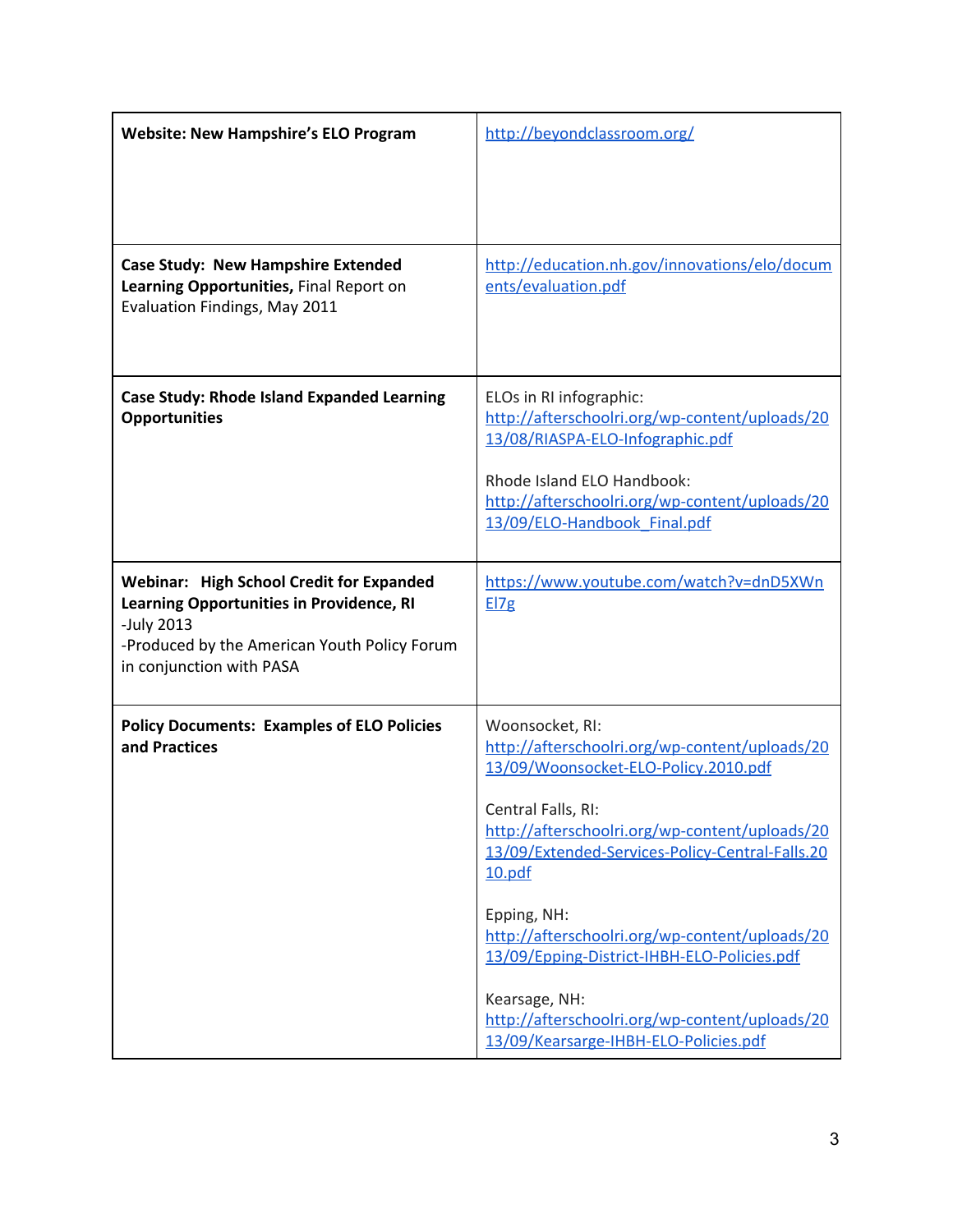| Video: Rethinking Learning: The 21st Century<br>Learner -<br>from MacArthur Foundation                       | https://www.youtube.com/watch?v=c0xa98cy-R<br>$\underline{\mathsf{W}}$                                                                                                                                                                                                                                                                                                                                                                                                                                                                                                                                             |
|--------------------------------------------------------------------------------------------------------------|--------------------------------------------------------------------------------------------------------------------------------------------------------------------------------------------------------------------------------------------------------------------------------------------------------------------------------------------------------------------------------------------------------------------------------------------------------------------------------------------------------------------------------------------------------------------------------------------------------------------|
| Blog: What's New On Blended Learning?<br>-check out story of Valyncia Hawkin's classroom<br>in Washington DC | http://paper.li/NicolevdMeulen/1333661533                                                                                                                                                                                                                                                                                                                                                                                                                                                                                                                                                                          |
| Video Series: Edutopia Keys to PBL<br>(Project-Based Learning                                                | Part 1: Establishing Real-World Connections in<br>Projects:http://www.youtube.com/watch?v=hfl<br><b>WQKVIhaA</b><br>Part 2: Building Rigorous Projects That Are Core<br>to Learning:<br>http://www.youtube.com/embed/ULCAkyKDV7<br>$\overline{C}$<br>Part 3: Structuring Collaboration for Student<br>Success Video:<br>http://www.youtube.com/embed/0WdTS9u0h1<br>$\underline{0}$<br>Part 4: Facilitating Learning in a Student-Driven<br>Environment:<br>http://www.youtube.com/watch?v=GExtTQytN<br>No<br>Part 5: Embedding Assessment Throughout the<br>Project:http://www.youtube.com/watch?v=JBK<br>4C6aggAA |
| Video: What is a badge?                                                                                      | http://www.youtube.com/watch?v=HgLLq7ybDt<br>$\underline{\mathsf{C}}$                                                                                                                                                                                                                                                                                                                                                                                                                                                                                                                                              |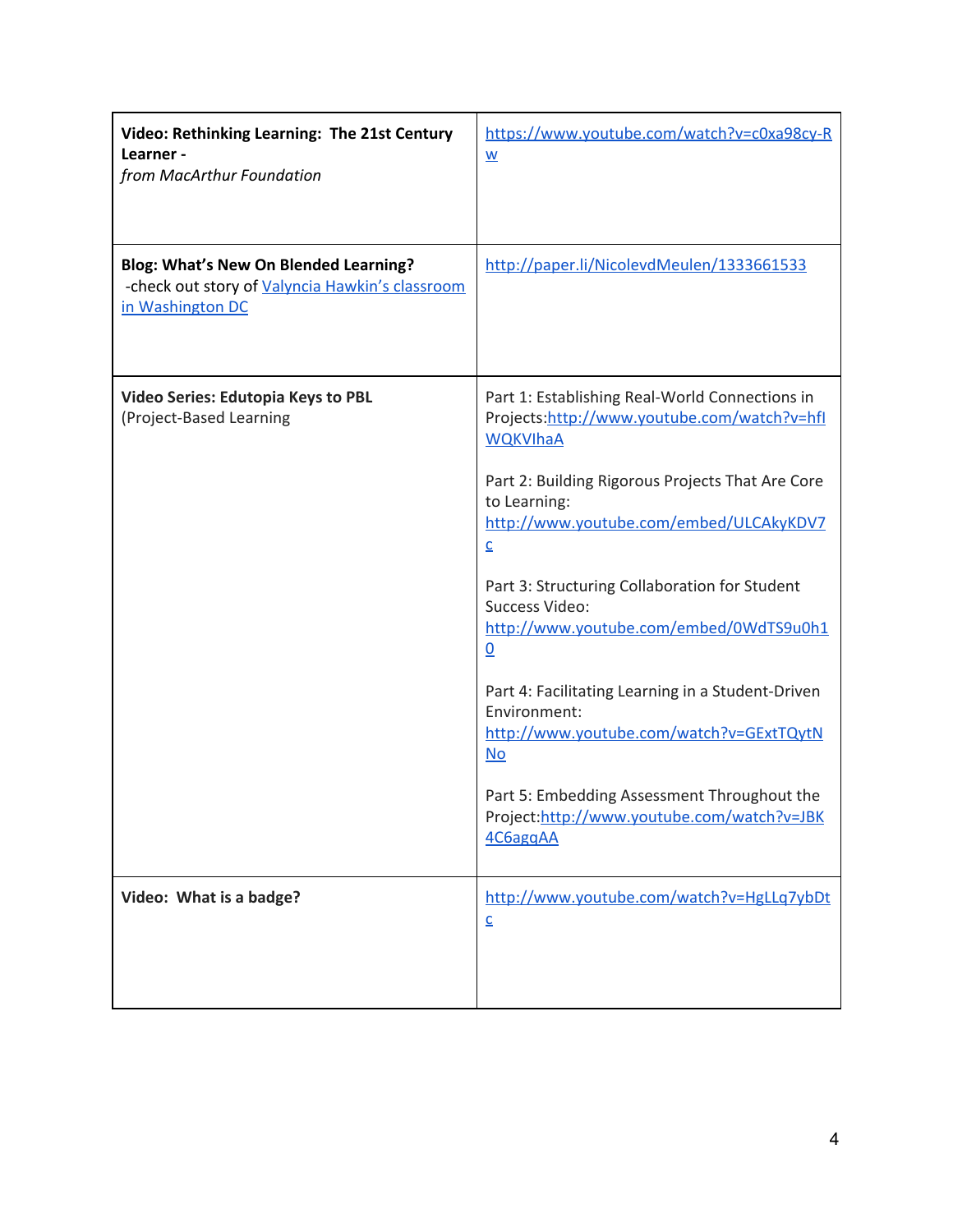|--|

#### *Newly Added!*

| <b>Highlander Charter School ELO Rubrics</b> | https://docs.google.com/spreadsheets/d/1xuta<br>n3PCRy8QTt9Lzua4QJPYptjmRwes3sGbpmsxfSk/<br>edit?usp=sharing |
|----------------------------------------------|--------------------------------------------------------------------------------------------------------------|
| <b>Highlander ELO Contract 2015</b>          | https://drive.google.com/file/d/0B80_vg87TQm<br>TeG53c0NxZWpZLWc/view?usp=sharing                            |
| <b>Highlander ELO MOU 2015</b>               | https://docs.google.com/document/d/1BBm-Qd<br>gRyeMVeyKy9NuQaEnkAO52NJmgKwgzDu2FEy<br>g/edit?usp=sharing     |
| <b>Highlander ELO Proposal Form 2015</b>     | https://docs.google.com/document/d/1MAQjX<br>QdGPRRAVW m6sD0IQzhI76qtEA6jPlacw5n-Kc/<br>edit?usp=sharing     |

# Office Hours

| Specialist                                                              | Topic                                      | Office Hours                                                                                                       |
|-------------------------------------------------------------------------|--------------------------------------------|--------------------------------------------------------------------------------------------------------------------|
| Rose Mary Grant, Head of<br>School<br><b>Highlander Charter School</b>  | ELOs and special populations               | Session 1:<br>9:50am-10:00am and<br>10:10am-10:20am<br><b>Session 2:</b><br>11:20am-11:30am and<br>11:30am-11:40am |
| <b>Brian Folan, ELO Coordinator</b><br><b>Highlander Charter School</b> | A Day in the Life of an ELO<br>Coordinator | Session 1:<br>9:40am-9:50am and<br>$10:10$ am- $10:20$ am                                                          |